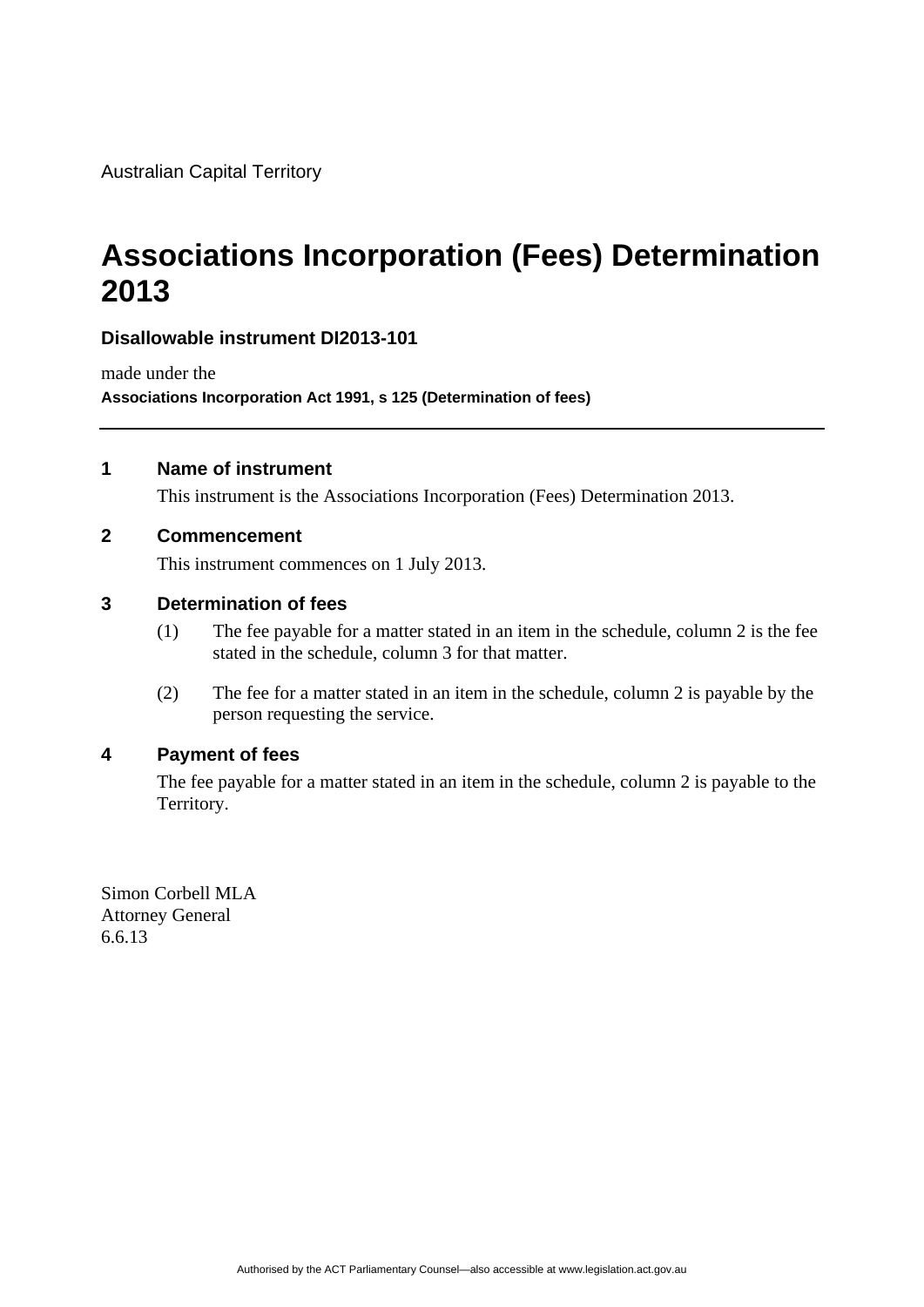## **SCHEDULE** - **FEES AND CHARGES TO BE PAID**

| Column 1<br>Item | Column 2<br>Matter in respect of which fee or charge is payable                                                                                                                                                                                                                    | Column 3<br>Amount Payable          |
|------------------|------------------------------------------------------------------------------------------------------------------------------------------------------------------------------------------------------------------------------------------------------------------------------------|-------------------------------------|
| 91               | Section 19 of the Associations Incorporation Act 1991, Application to incorporate an association                                                                                                                                                                                   | \$160.00<br>(GST is not applicable) |
|                  | Explanatory Note: Last Financial Year the fee was \$156.00.                                                                                                                                                                                                                        |                                     |
| 92               | Section 26 of the <i>Associations Incorporation Act 1991</i> , Application to amalgamate two associations                                                                                                                                                                          | \$160.00<br>(GST is not applicable) |
|                  | Explanatory Note: Last Financial Year the fee was \$156.00.                                                                                                                                                                                                                        |                                     |
| 93               | Section 11 of the <i>Associations Incorporation Act 1991</i> , Inspection or search, including a production<br>or copy of a document held in the register (hard copy or electronic)                                                                                                | \$22.00<br>(GST is not applicable)  |
|                  | Explanatory Note: Last Financial Year the fee was the same.                                                                                                                                                                                                                        |                                     |
| 94               | <b>BLANK</b>                                                                                                                                                                                                                                                                       |                                     |
| 95               | <b>BLANK</b>                                                                                                                                                                                                                                                                       |                                     |
| 96               | Section 37 of the <i>Associations Incorporation Act 1991</i> , Application to reserve a name for an<br>association                                                                                                                                                                 | \$37.00<br>(GST is not applicable)  |
|                  | Explanatory Note: Last Financial Year the fee was \$36.00.                                                                                                                                                                                                                         |                                     |
| 97               | Section 59 of the Associations Incorporation Act 1991, Lodgement of a notice of appointment of a<br>public officer, or change of address of a public officer within one month after the change                                                                                     | Nil                                 |
|                  | Explanatory Note: Last Financial Year the fee was the same.                                                                                                                                                                                                                        |                                     |
| 98               | Section 62 of the Associations Incorporation Act 1991, Lodgement of a notice of a person becoming<br>a committee member, or an office becoming vacant or a change of committee member's address<br>within one month after the change                                               | Nil                                 |
|                  | Explanatory Note: Last Financial Year the fee was the same.                                                                                                                                                                                                                        |                                     |
| 99               | Section 59 of the <i>Associations Incorporation Act 1991</i> , Lodgement of a notice of appointment of a<br>public officer, or change of address of a public officer more than one month after the change                                                                          | \$37.00<br>(GST is not applicable)  |
|                  | Explanatory Note: Last Financial Year the fee was \$36.00.                                                                                                                                                                                                                         |                                     |
| 99.1             | <b>BLANK</b>                                                                                                                                                                                                                                                                       |                                     |
| 100              | Section 62 of the Associations Incorporation Act 1991, Lodgement of a notice of a person becoming<br>a committee member, or an office becoming vacant or a change of committee member's address<br>more than one month after the change                                            | \$37.00<br>(GST is not applicable)  |
|                  | Explanatory Note: Last Financial Year the fee was \$36.00.                                                                                                                                                                                                                         |                                     |
| 100.1            | <b>BLANK</b>                                                                                                                                                                                                                                                                       |                                     |
| 101              | Section 79 of the Associations Incorporation Act 1991, Lodgement of an annual return within the<br>period of 6 months beginning at the end of the financial year of the association for associations<br>whose revenue for the year covered by the annual return is \$5,000 or more | \$37.00<br>(GST is not applicable)  |